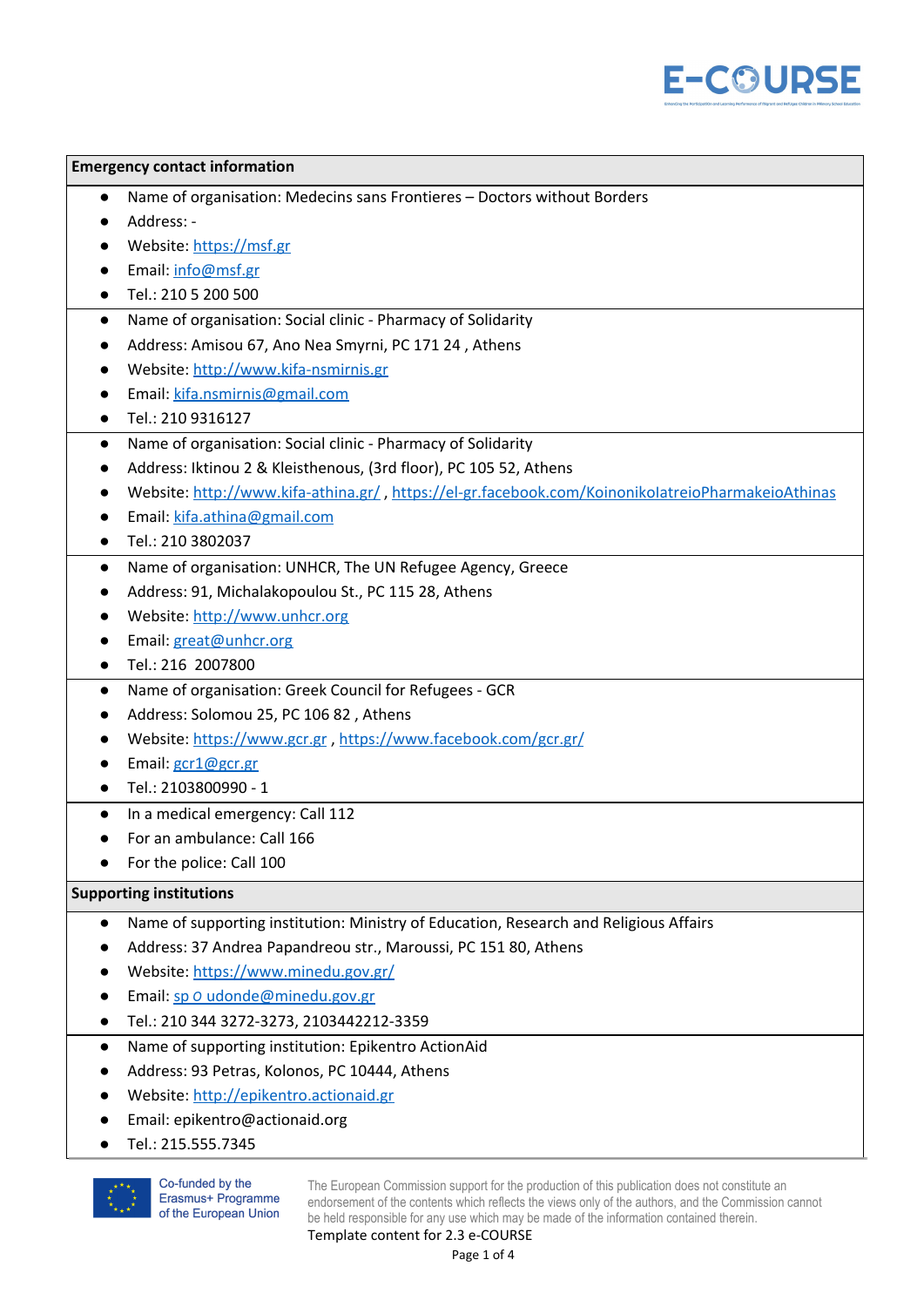

- Name of supporting institution: Athens Coordination Center for Migrant and Refugee issues (ACCMR)
- Address: 45 Maizonos St, PC 10438, Athens (4th floor)
- Website: [https://www.accmr.gr](https://www.accmr.gr/)
- Email: [accmrinfo@gmail.com](mailto:accmrinfo@gmail.com)
- Tel.: (+30) 210 5246225
- Name of supporting institution:
- Address: 13 15 Tsamadou Str. PC 10683, Athens Exarchia
- Website: <https://tsamadou13-15.espivblogs.net/about/>
- Email: -
- Tel.: 2103813928

## **Information about the educational system**

- **•** Registration period: from the  $1^{st}$  to the 20<sup>th</sup> May of the previous school year.
- Exam period: The teaching year for students is divided into three (3) trimesters. The first trimester begins on 11 September and ends on 10 December, the second trimester begins on 11 December and ends on 10 March and the third trimester starts on 11 March and ends on 15 June. On 15 June, students of primary schools are awarded Progress Letters and copies of a Title of Studies.
- School attendance policy
	- o Number of absences for primary education is not defined according to Presidential Decree no. 79 "Organization and operation of kindergartens and primary schools".
	- $\circ$  Reporting procedure of absences: the daily absences are recorded by the teacher of the class and entered in the information system, which is determined by decision of the Minister. When a student is absent systematically and unjustifiably from school, the class teacher communicates directly with the parents / guardians and informs the Director or the Head of the school.
- Frequency of parent visits: every three months and whenever deemed necessary by the Director or the Head of the School and / or the Teachers' Association.
- Required documents for school enrolment & registration:
	- o Birth certificate. For the enrolment of students in Primary Schools, it is not required that parents bring the Birth Certificate but is sought by the schools through the "myschool" Computing System of the Ministry.
	- o Child Health Book.
	- o Student Health Bulletin.
	- o Student's address.
	- o Certificate of Kindergarten institution for registration in the Primary School.

## Public holidays:

- o Saturdays and Sundays,
- o October 28 (national holiday),
- o from 24 December to 7 January (Christmas break),
- o Clean Monday,
- o March 25 (national holiday),
- o from Monday until Friday of Easter Day (Easter holidays),
- o May 1st,
- the Holy Spirit day,

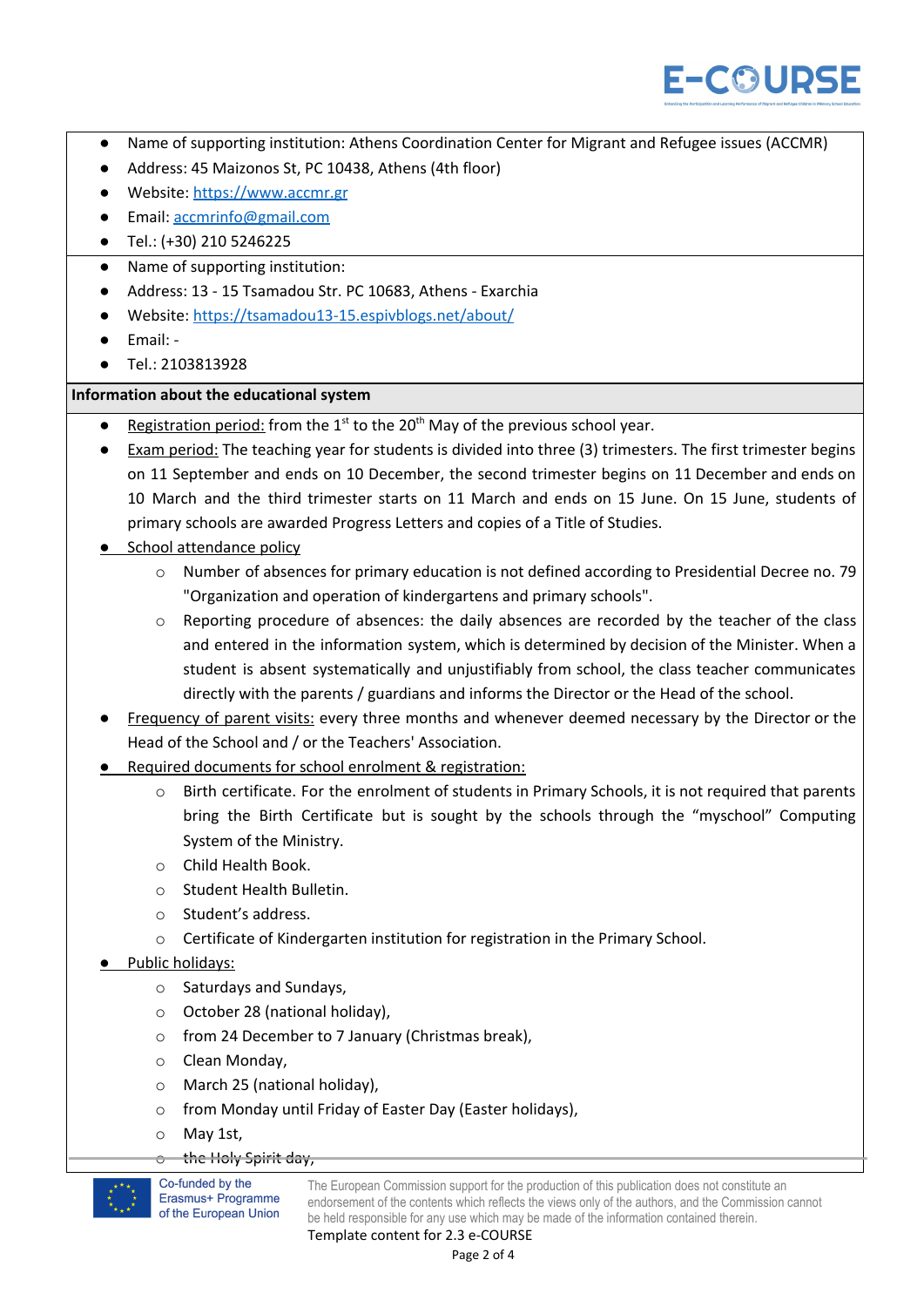

- $\circ$  from 22<sup>nd</sup> June to 31<sup>st</sup> August (summer holidays; for students until the 11<sup>th</sup> of September)
- o the day of the patron saint of the school seat and the day of the local national holiday
- **School hours**

|                                       | <b>Obligatory attendance</b>                                                                                  |  |  |  |  |
|---------------------------------------|---------------------------------------------------------------------------------------------------------------|--|--|--|--|
| $08.00 - 08.10$                       | 10' Student reception                                                                                         |  |  |  |  |
| $08.10 - 09:40$                       | 90' $1^{st}$ teaching period                                                                                  |  |  |  |  |
| $09:40 - 10:00$                       | 20' Break                                                                                                     |  |  |  |  |
| $10:00 - 11:30$                       | 90' $2^{nd}$ teaching period                                                                                  |  |  |  |  |
| $11:30 - 11:45$                       | 15' Break                                                                                                     |  |  |  |  |
| $11:45 - 12:25$                       | 40' $5th$ teaching period                                                                                     |  |  |  |  |
| $12:25 - 12:35$                       | 10' Break                                                                                                     |  |  |  |  |
| $12.35 - 13:15$                       | 40' 6 <sup>th</sup> teaching period (End of compulsory program)                                               |  |  |  |  |
| <b>Full day attendance (optional)</b> |                                                                                                               |  |  |  |  |
| $13:15 - 13:20$                       | 10 Transition to the full day attendance room                                                                 |  |  |  |  |
| 13:20 -14:00                          | 45' $1st$ hour                                                                                                |  |  |  |  |
|                                       | Lunch                                                                                                         |  |  |  |  |
| $14:00 - 14:15$                       | 10' Break                                                                                                     |  |  |  |  |
| $14:15 - 15:00$                       | 45' $2^{nd}$ hour                                                                                             |  |  |  |  |
|                                       | Study - Preparation                                                                                           |  |  |  |  |
| $15:00 - 15:15$                       | 10' Break                                                                                                     |  |  |  |  |
| $15:15 - 16:00$                       | $45'3^{rd}$ hour                                                                                              |  |  |  |  |
|                                       | Teaching subject (Sports, English, Art, Music, Theatrical Education, Cultural<br><b>Groups of Activities)</b> |  |  |  |  |
|                                       |                                                                                                               |  |  |  |  |



The European Commission support for the production of this publication does not constitute an endorsement of the contents which reflects the views only of the authors, and the Commission cannot be held responsible for any use which may be made of the information contained therein.